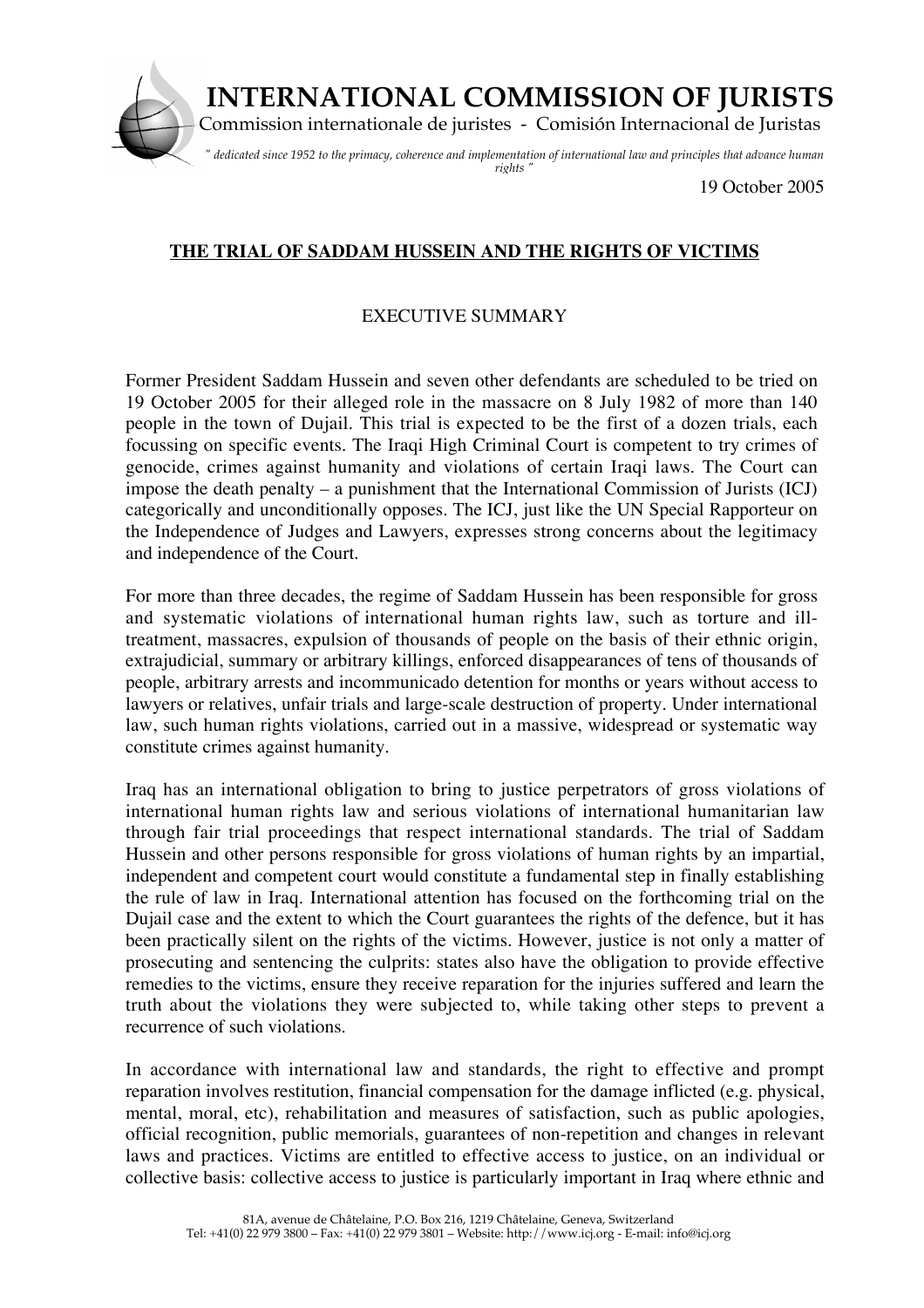religious communities, such as the Kurds and the Shi'as, have been specifically targeted by the repression of Saddam Hussein's regime. In the case of disappeared persons, the state has the duty, in accordance with international law, to search for, locate and release disappeared persons and, in the event of death, to identify the victims or relatives, locate and return their remains. The Iraqi authorities have to ensure the right of the victims to know the truth regarding the circumstances of the enforced disappearance, the progress and results of the investigation and the fate of the disappeared person.

International human rights standards also entitle victims to obtain information on the causes leading to their victimization and to learn the truth in relation to such violations. This right to know the truth would be irredeemably jeopardized if Saddam Hussein were to be executed after the trial on the Dujail case: not only would his execution be in flagrant contradiction of the international trend to abolish the death penalty, but his disappearance as a fundamental source of information would prevent other, countless, victims of crimes of genocide and crime against humanity from learning the truth about their beloved ones. As the gross and systematic human rights violations of the last decades in Iraq have never been officially and independently investigated, the implementation the right to truth is fundamental for the Iraqi victims and their relatives, as well as for Iraqi society as a whole.

However, the Iraqi government has made no serious attempt to inform the general public and the victims in particular about their right to reparation and truth, and has so far not set up any mechanism to implement it. The draft law creating a "Martyrs' Commission", presented as a truth and reconciliation commission, only defines the "martyrs' rights" in economic and financial terms, and is far from recognizing other major aspects of reparation, such as the right to rehabilitation and satisfaction, as well as other aspects of the right to restitution. The creation of an effective truth and reconciliation commission, with a mandate based on international human rights principles and standards, would represent a fundamental landmark in the history of justice and the rule of law in Iraq, and constitute a major step in implementing the victims' rights to a remedy, reparation and truth.

Such a commission, however, should fulfil basic conditions in order to be credible, and should only be created after broad public consultations involving the victims or their relatives. It should draw lessons from previous truth and reconciliation commissions, have a clear mandate ensuring its independence, impartiality and competence, benefit from adequate financial and human resources, offer guarantees for the protection and safety of the witnesses and make its report and recommendations public. Not only should it fully comply with the UN *Set of principles for the protection and promotion of human rights through action to combat impunity*, but it should only be set up when the country enjoys peace and security, with a stable government and effective national institutions. The current security, institutional and political environment in Iraq however does not meet such basic prerequisites and the establishment of such a commission would be premature. It should be stressed also that a truth and reconciliation commission would in any case not dispense the state from fulfilling its international obligation to prosecute and punish those responsible for human rights violations and from granting reparation to the victims and their relatives.

In addition to its concerns regarding the independence of the Court, the ICJ is extremely worried that in its endeavours to deliver justice and punish Saddam Hussein and other defendants, the Court and the Iraqi Government may trample the fundamental rights of victims to reparation, justice and truth. Iraqi victims have been ignored for more than 30 years: their rights cannot be violated once more.